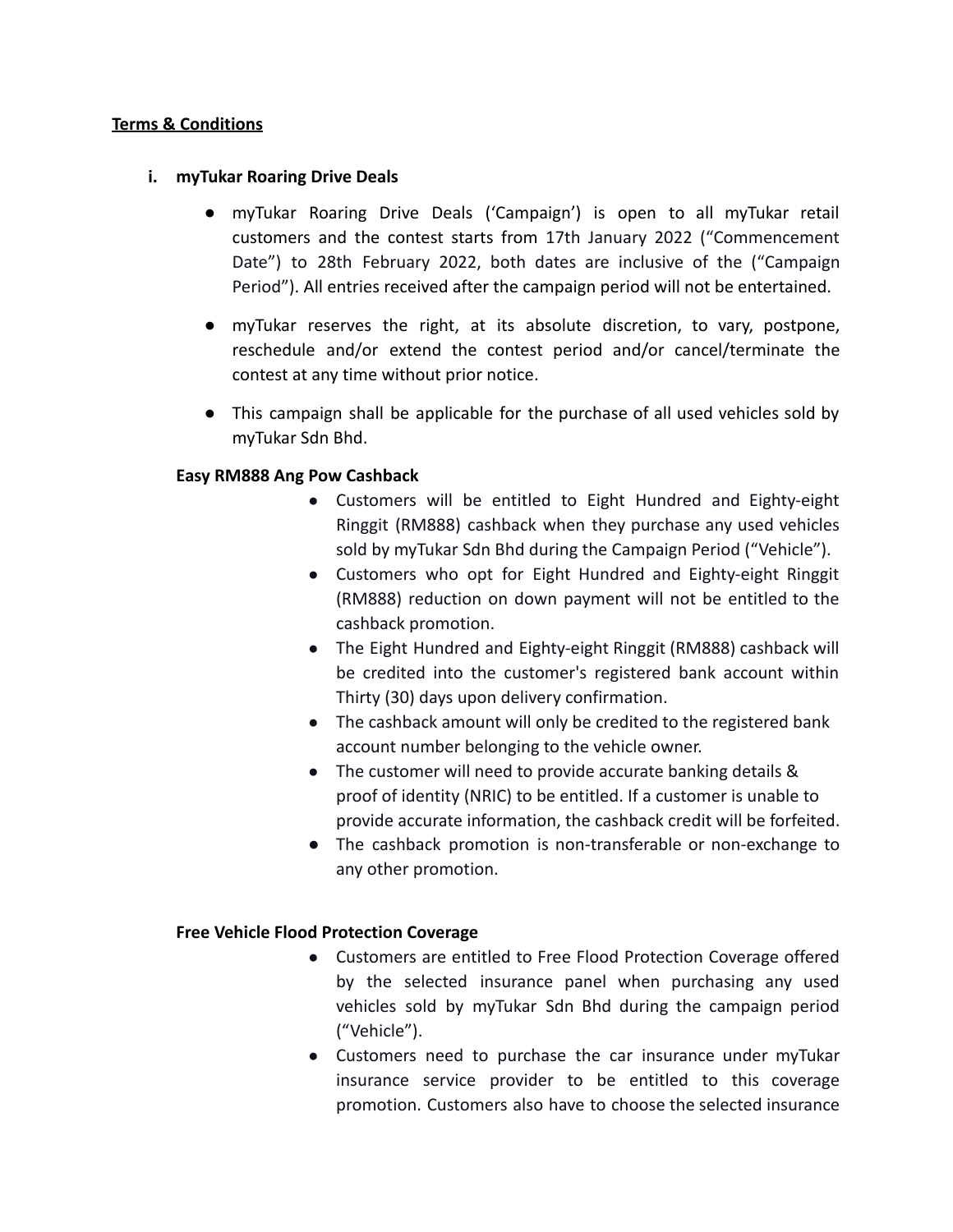panel to be entitled.

- myTukar Sdn Bhd will absorb the additional cost incurred for the special perils (flood coverage) add-on selection provided all criteria are met.
- The Free Flood Protection Coverage is only valid for one (1) year based on the insurance coverage period.
- All terms and conditions of the flood coverage are as per set by the selected insurance panel. Customers may refer to our Product Genius or Cover Note and Coverage Policy of the selected insurance panel to know more about the coverage and entitlement.
- The cost incurred for the special perils coverage will be deducted from their payment refund request if customers choose to proceed for refund under our 5-days money-back guaranteed program.
- The Free Flood Protection Coverage is non-exchangeable, non-redeemable, and non-transferable for cash to any other parties.
- If disputes arise from the flood coverage & claim procedures, customers shall correspond directly with their insurance provider.
- **●** This promotion is only valid for bookings made within the promotion period, including the payment of the prescribed booking fee. The vehicle down payment transaction must be completed within thirty (30) days from the date of booking.
- This promotion applies to all premium buy vehicles and is not valid for purchasing vehicles marked as "myTukar Value Buy". This promotion is not applicable with other ongoing campaigns unless stated otherwise. Simultaneously, discount rebate vouchers or any other ongoing promotions are not allowed to be stacked on top of this promotion.
- myTukar Sdn. Bhd. shall have the full discretion to determine (a) the eligibility of the customer for the promotion; and (b) for any terms not specifically mentioned herein. myTukar Sdn. Bhd. reserves the rights to change or amend the promotion's mechanics, incentives, rewards, and the terms and conditions anytime without prior notice.
- myTukar Sdn. Bhd. reserves the right, at its absolute discretion, to vary, postpone, reschedule, shorten and/or extend the campaign and/or cancel/terminate the campaign at any time without prior notice.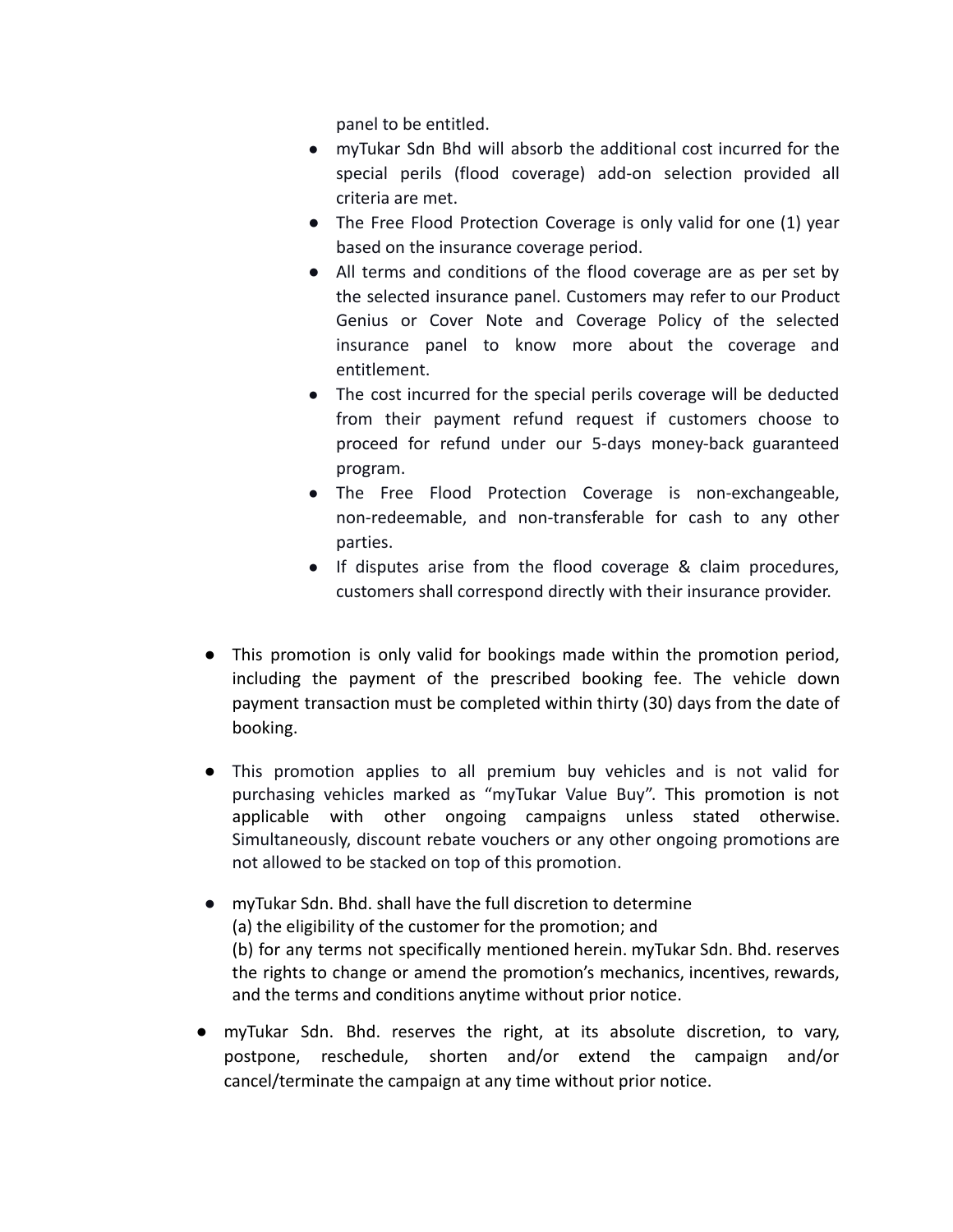- To the extent permitted by law, myTukar Sdn. Bhd. excludes all liability in connection with this campaign. All participants agree to release myTukar Sdn. Bhd. from any indemnification and against all liability (including negligence) for any personal injury or loss or damage (including loss of opportunity); whether direct or indirect, special, or consequential arising from participation in this campaign.
- myTukar's Sdn. Bhd. decisions on any matter relating to this campaign are final and binding on all participating customers. If any matters arise which are not covered in these terms & conditions, they will be solely determined by myTukar.
- myTukar Sdn. Bhd. reserves the right, at its absolute discretion, reserves the right to amend or change these terms & conditions or the campaign period.

# **ii.** Personal Information

By participating in this campaign, all customers:

- Grant consent for myTukar Sdn. Bhd. to collect, record, hold, store, use and disclose their personal information for purposes which are necessary or related to the participation in the promotion;
- Grant consent for myTukar Sdn. Bhd. to disclose or publish their personal information such as their names or identities and any general information that mytukar sees fit about the Customers in any media, marketing, or advertising materials; and
- Grant myTukar Sdn. Bhd. the absolute and unrestricted right to modify, use and publish any still or moving images of the customers for any promotional, marketing, commercial or other related purposes, without any payment or compensation.
- **iii.** Data Protection
	- By participating in this campaign, you agree to comply with all data protection provisions including, without limitation, the Personal Data Protection Act 2010 and any other applicable legislation relating to data protection. In this respect, you consent to the processing of your personal data (as defined in the Personal Data Protection Act 2010) by us in accordance with the provisions of the Personal Data Protection Notice https://mytukar.com/terms-and-conditions#privacy-policy and for such purposes as may be necessary for the provision of MYT Services or as may be stipulated in this MYT Services T&C and the Personal Data Protection Notice.
- **iv.** Acknowledgment
	- The customer acknowledges and agrees that neither myTukar Sdn. Bhd. nor their affiliates, agents, members, partners, employees, successors or assigns shall be liable for claims, demands, compensation, costs or expenses arising out of any damage or loss which may be sustained by the customer, whether or not caused in whole or in part by the active or passive actions of myTukar Sdn. Bhd. or their